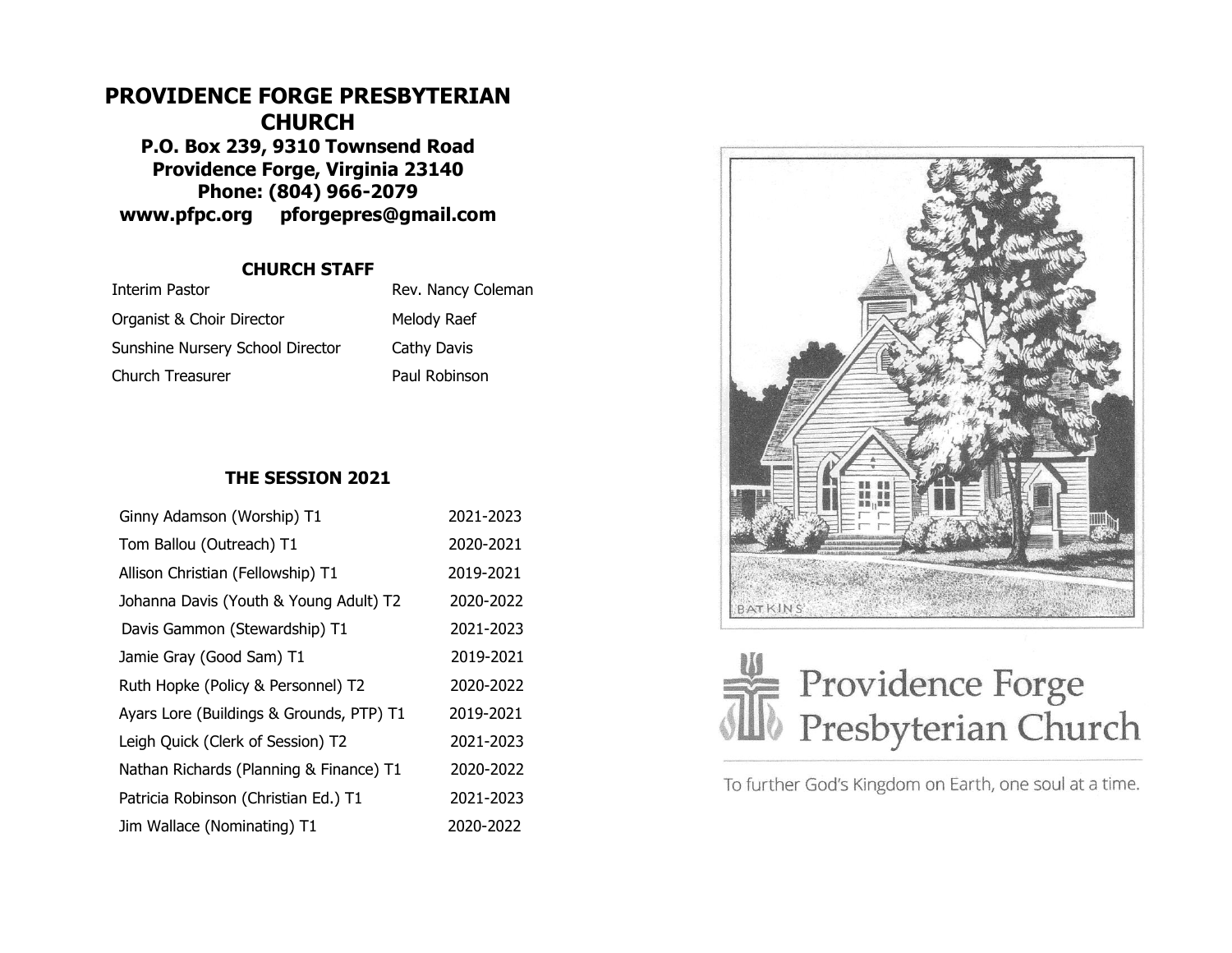# **PROVIDENCE FORGE PRESBYTERIAN CHURCH**

## **February 14, 2021**

#### **UPCOMING**

**BIRTHDAYS-for the week of February 14-21: Donna Gammon & Lucy Mae Richards 2/15; Montey Gilley 2/19.**

**THE CHRISTIAN EDUCATION COMMITTEE- is creating a Lenten Devotional to be distributed online, and we would like the congregation to participate. We are requesting that you send in scriptures, reflections, etc. that are meaningful to you during this time of Lent. These can be original from the parishioner or one of your favorites from an author; just remember to cite the author. We will enjoy having your submissions on what was a very challenging year during a pandemic, especially your stories of what really has helped you keep the faith or any special memories of PFPC. Please send these to [va.adamson1@gmail.com](mailto:va.adamson1@gmail.com) by Friday, February 19.** 

**\*\*March 7th the Fellowship Team is planning for a "Virtual Game Day" offering Jeopardy, Family Feud and Scavenger Hunt (for the kids) via Zoom. There will be a SignupGenius coming soon.** 

#### **INVITATIONS**

WHAT'S GOING ON-If you would like to be on the e-mail list for "What's going on

at PFPC?" please send a request to Cathy Davis at [Cathcakes@aol.com](mailto:Cathcakes@aol.com) with PFPC

in the subject line.

CARES AND CONCERNS-Please email Pastor Nancy at [nancy-](mailto:nancy-coleman@hotmail.com)

[coleman@hotmail.com](mailto:nancy-coleman@hotmail.com) with any prayer requests or other concerns you would like

to share with the congregation.

#### ASSISTANCE

ELDER ON DUTY

Jamie Gray

**December 2020 Budgeted Income \$12,571 Actual Income \$33,639 Actual Expense \$7,225 Net Income \$26,414; YTD \$72,580**

WORSHIP ATTENDANCE

January 30: 11:00 am – via Zoom: 55

#### CONTACT INFORMATION

Providence Forge Presbyterian Church Office hours vary with the absence of an

#### Administrative Asst.

PO Box 239, 9310 Townsend Road, Providence Forge, VA 23140

Office hours-8:30-12:30 Phone Number – 804-966-2079, Email –

[pforgepres@gmail.com](mailto:pforgepres@gmail.com)

Nancy Coleman will continue working from home for the next few weeks. Her

work hours are Monday-Thursday from 9 am-3:30 pm. You can contact her at

[nancy-coleman@hotmail.com](mailto:nancy-coleman@hotmail.com)

#### FAMILY & FRIENDS IN THE MILITARY

**Christopher Arkin, Evin Stovall, Jacob Allen, Criszon Courtney, Charles & Mary Ann Bowery, Dee Dee Daniels, John Goodell** 

#### **PRAYER CONCERNS**

**John Brammer, Charlotte Sellers (cousin to Nancy Coleman), The family of Joe Theimer (Cathy Davis' father), The family of Myrtle Bailey (mother of Nancy Wilder), Louis and Barbara Bell, The family of Judy Lewis (cousin of Laura Richards), Christopher Smith, Leighann Bowery (Cathy Davis' sister), Nicholas Brucker, Michael Minter, Henry Nicholas**

CHURCH FINANCIALS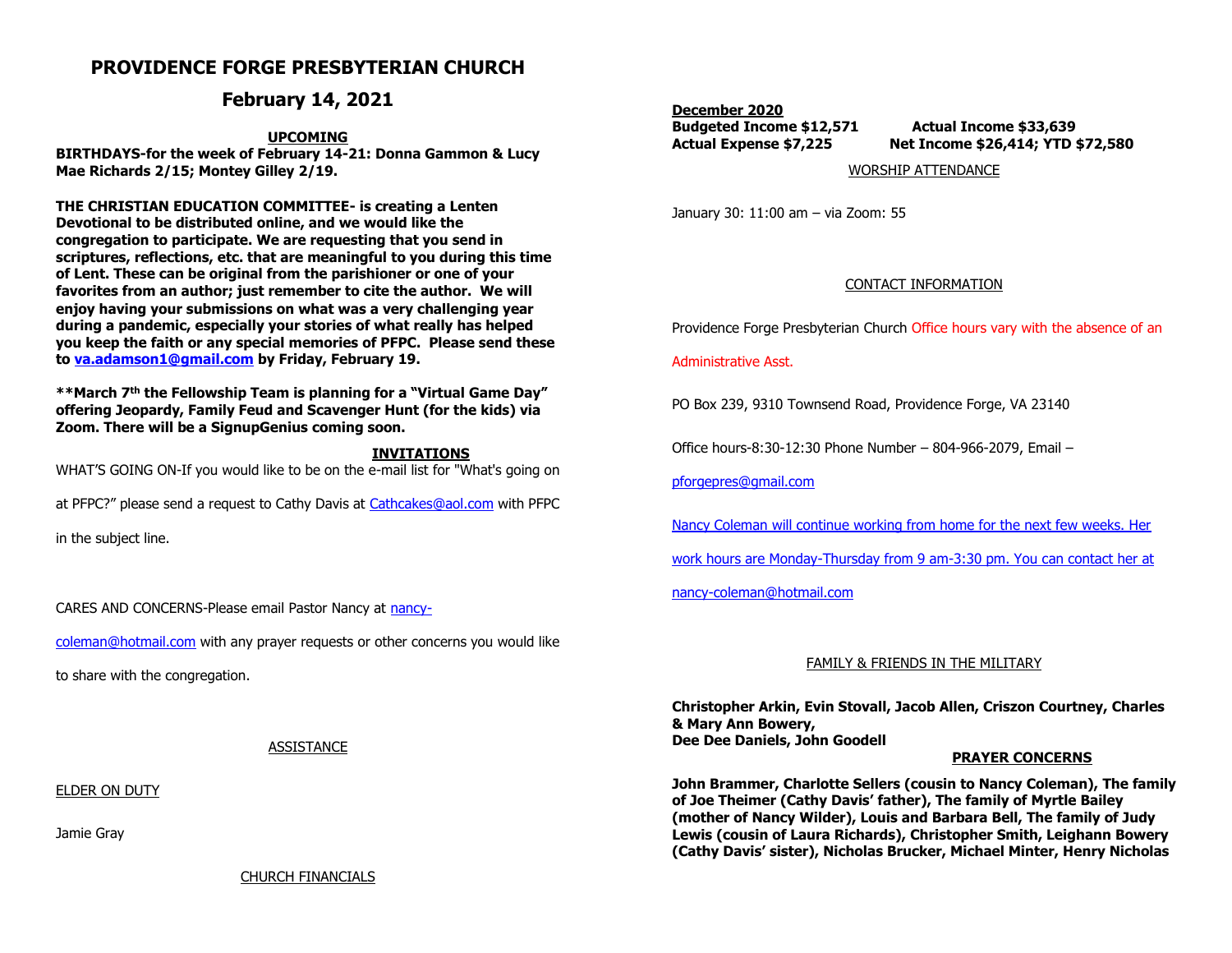# *PROVIDENCE FORGE PRESBYTERIAN CHURCH*  **Transfiguration of the Lord Sunday February 14, 2021**

# **CALL TO WORSHIP (based on Psalm 50)**

Leader: God speaks and summons the earth, from the rising of the sun to its setting.

#### **People: Our God comes and does not keep silent.**

Leader: God calls to the heavens above and to the earth below, that justice may come to all God's people.

**All: The heavens declare God's righteousness and justice for all of the people of the earth. Amen.**

**SONG OF PRAISE #142 All Hail the Power of Jesus Name! 1 All hail the power of Jesus' name! Let angels prostrate fall.**

**Bring forth the royal diadem, and crown Him Lord of all. Bring forth the royal diadem, and crown Him Lord of all! 2 Ye chosen seed of Israel's race, ye ransomed from the fall, Hail Him who saves you by His grace, and crown Him Lord of all.**

**Hail Him who saves you by His grace, and crown Him Lord of all! 3 Let every kindred, every tribe on this terrestrial ball, To Him all majesty ascribe, and crown Him Lord of all. To Him all majesty ascribe, and crown Him Lord of all! 4 Oh, that with all the sacred throng we at His feet may fall! We'll join the everlasting song and crown Him Lord of all. We'll join the everlasting song and crown Him Lord of all.**

# **PRAYER OF CONFESSION (Unison)**

**Merciful God, even when we see your love and justice transfigured before us, we cower in our fear of what it would mean to follow your way in the world. We wonder what it might cost us to be disciples of Jesus. Help us to listen to** 

**Jesus. Empower us to be formed by his life. Restore in us the confidence to be Jesus' disciples.** 

*Silence is kept.*

# **DECLARATION OF FORGIVENESS**

Just as a cloud overshadowed the disciples in the transfiguration story

and just as they heard a voice say that Jesus is God's beloved, so too are we God's beloved people. Be forgiven and restored to our right standing as beloved of God. Thanks be to God. Amen.

# **FOR CHILDREN Mark 9:2-3 (Easy to Read Version)**

While these followers watched him, Jesus was changed. His clothes became shining white—whiter than anyone on earth could make them.

## **SCRIPTURE Mark 9:2-9 (NRSV)**

**2** Six days later, Jesus took with him Peter and James and John, and led them up a high mountain apart, by themselves. And he was transfigured before them, **3** and his clothes became dazzling white, such as no one on earth could bleach them. **4** And there appeared to them Elijah with Moses, who were talking with Jesus. **5** Then Peter said to Jesus, "Rabbi, it is good for us to be here; let us make three dwellings, one for you, one for Moses, and one for Elijah." **6** He did not know what to say, for they were terrified. **7** Then a cloud overshadowed them, and from the cloud there came a voice, "This is my Son, the Beloved; listen to him!" **8** Suddenly when they looked around, they saw no one with them anymore, but only Jesus. **9** As they were coming down the mountain, he ordered them to tell no one about what they had seen, until after the Son of Man had risen from the dead.

# **ANTHEM**

# **SERMON Rev. Nancy Coleman**

**AFFIRMATION OF FAITH** *(The Apostles' Creed)* **I believe in God, the Father Almighty, Maker of heaven and earth; and in Jesus Christ his only Son, our Lord, who was conceived by the Holy Ghost, born of the Virgin Mary, suffered under Pontius Pilate, was crucified, dead, and**